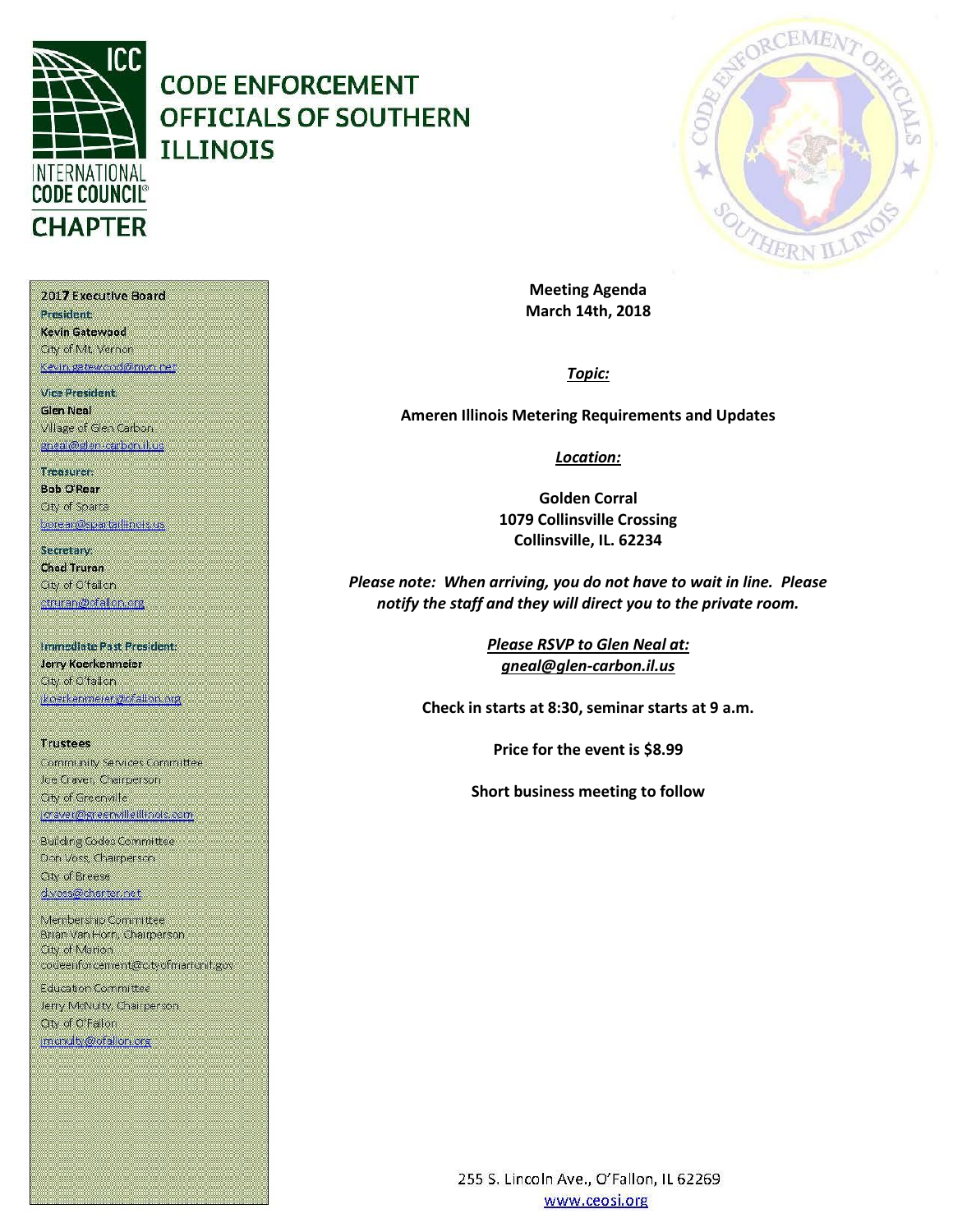

# **CODE ENFORCEMENT OFFICIALS OF SOUTHERN ILLINOIS**



**Meeting Agenda March 14th, 2018 Order of Business**

**Call to Order**

2017 Executive Board **President** Kevin Gatewood City of Mt. Vernon Kevin gatewood@mvn.net

Vice President: **Glen Neal** Village of Glen Carbon gneal@glen-carbon.il.us

Treasurer:

**Bob O'Rear** Oty of Sparta borear@spartaillinois.us

Secretary: **Chad Truran** City of O'fallon ctruran@ofallon.org

Immediate Past President: Jerry Koerkenmeier City of O'fallon (koerkenmerer@ofallon.org)

**Trustees** 

Community Services Committee Joe Craver, Champerson City of Greenville joraver@greenvilleillinois.com

**Building Codes Committee** Don Voss, Chairperson. City of Breese d.voss@charter.net

Membership Committee Brian Van Horn, Chairperson City of Marion codeenforcement@cityofmarionil.gov

**Education Committee** Jerry McNulty, Chairperson. City of O'Fallon imenulty@ofallor.org

1) Introductions & Opening Remarks 2) Officers Roll Call: President Gatewood-Vice President Neal-Treasurer O'Rear-Secretary Truran-Trustee Craver-Trustee McNulty-Trustee Van Horn-Trustee Voss-3) Pledge of Allegiance 4) Recognition of Guests & New Members— 5) Members introduction (State your name, Community and Position) 6) Education-7) Approval of prior meeting minutes— 8)Treasurers Report Bob O'Rear— 9) Membership Report— 10) Community Report— 11) Building Codes Report— 12) ICC Update— 13) ICCA Update— 14) Old Business— 15) New Business—

16) Community Chat—

17) Adjourn—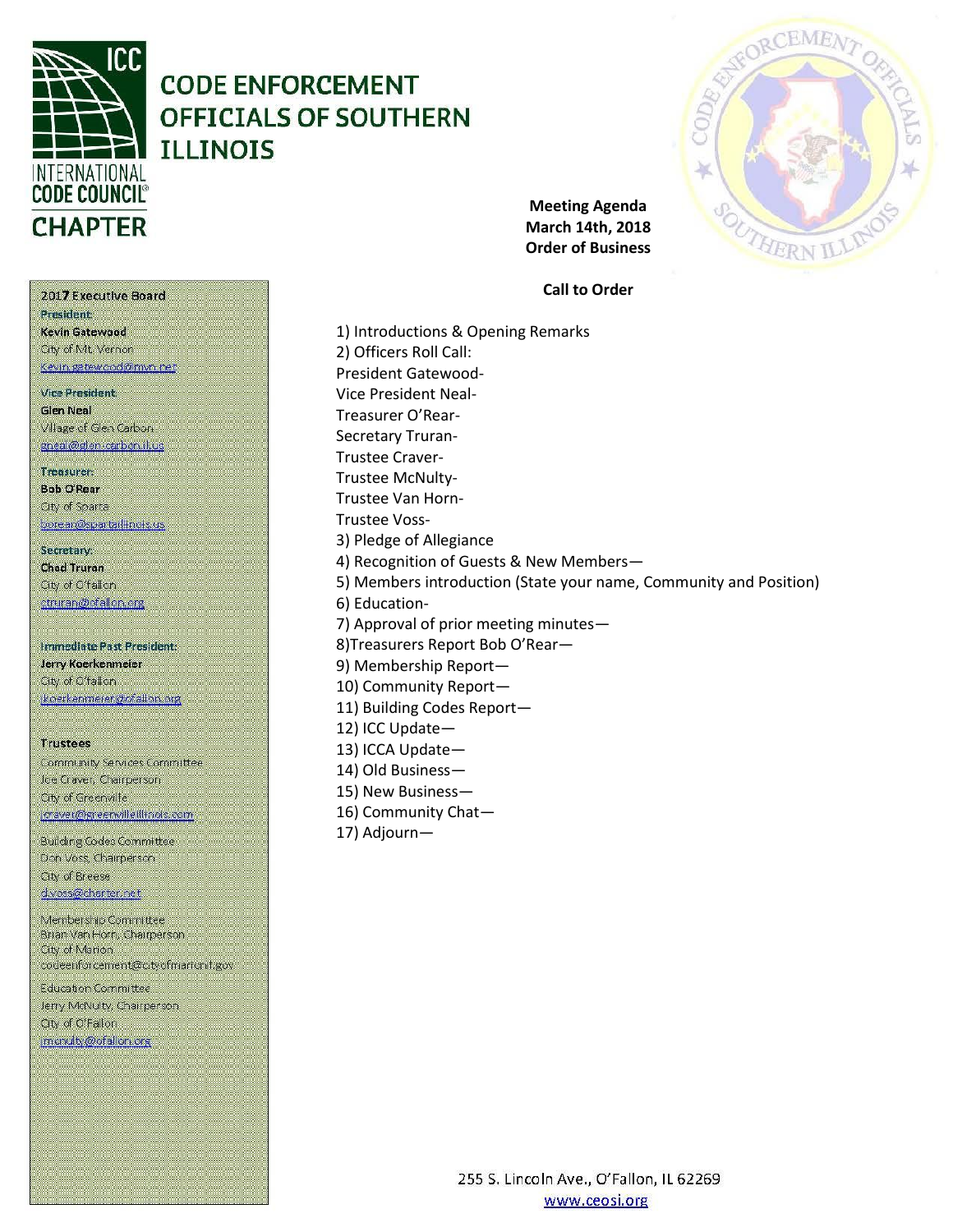

# **CODE ENFORCEMENT OFFICIALS OF SOUTHERN TLLTNOTS**



**Prior Meeting minutes January 10th, 2018**

## **Call to Order**

1) Introductions & Opening Remarks— 2) Officers Roll Call: President Gatewood-Present Vice President Neal-Present Treasurer O'Rear-Present Secretary Truran-Present Trustee Craver-Present Trustee McNulty-Present Trustee Van Horn-Present Trustee Voss-Absent 3) Pledge of Allegiance 4) Recognition of Guests & New Members—Mark Hellmuth, City of O'Fallon 5) Members introduction (State your name, Community and Position) 6) Education-Ameren and residential meter installation at next meeting; Tiny homes, still looking for a presenter; ICC training program for up and coming inspectors including building inspections; high school technical training through the ICC and vocational center; Glen is working on Madison county area, looking for other areas; looking for a host for March 7) Approval of prior meeting minutes— Motion Josh Ruot, 2<sup>nd</sup> Brian Van Horn

8)Treasurers Report Bob O'Rear— We have received more payments from Finley, total so far 9116.00; Looking into how much is left to pay; annual bond payment going out. Motion-Glen Neal, 2<sup>nd</sup> Joe Craver 9) Membership Report—No Report

10) Community Report—Glen covered everything with reaching out to local high schools.

11) Building Codes Report— Smoke detectors upgrade to 10 year battery; wifi smoke detectors and remodels instead of hard wired smokes;

12) ICC Update—No Report

13) ICCA Update— Energy advisory council meeting; board meeting tomorrow; roofing exhibits at annual trade show in oak brook terrace; significant changes in energy code; New company for energy training

2017 Executive Board President

Kevin Gatewood City of Mt. Vernon Kevin gatewood@mvn.net

**Vice President. Glen Neal** Village of Glen Carbon gneal@glen-carbon.il.us

#### Treasurer:

**Bob O'Rear** Oty of Sparta borear@spartaillinois.us

### Secretary: **Chad Truran** City of O'fallon

ctruran@ofallon.org

# Immediate Past President: Jerry Koerkenmeier

City of O'fallon (koerkenmerer@ofallon.org

### **Trustees**

Community Services Committee Joe Craver, Chairperson City of Greenville joraver@greenvilleillinois.com

**Building Codes Committee** Don Voss, Chairperson. City of Breese d.voss@charter.net

Membership Committee Brian Van Horn, Chairperson City of Marion codeenforcement@cityofmarionil.gov

**Education Committee** Jerry McNulty, Chairperson. City of O'Fallon imenuity@ofallon.org